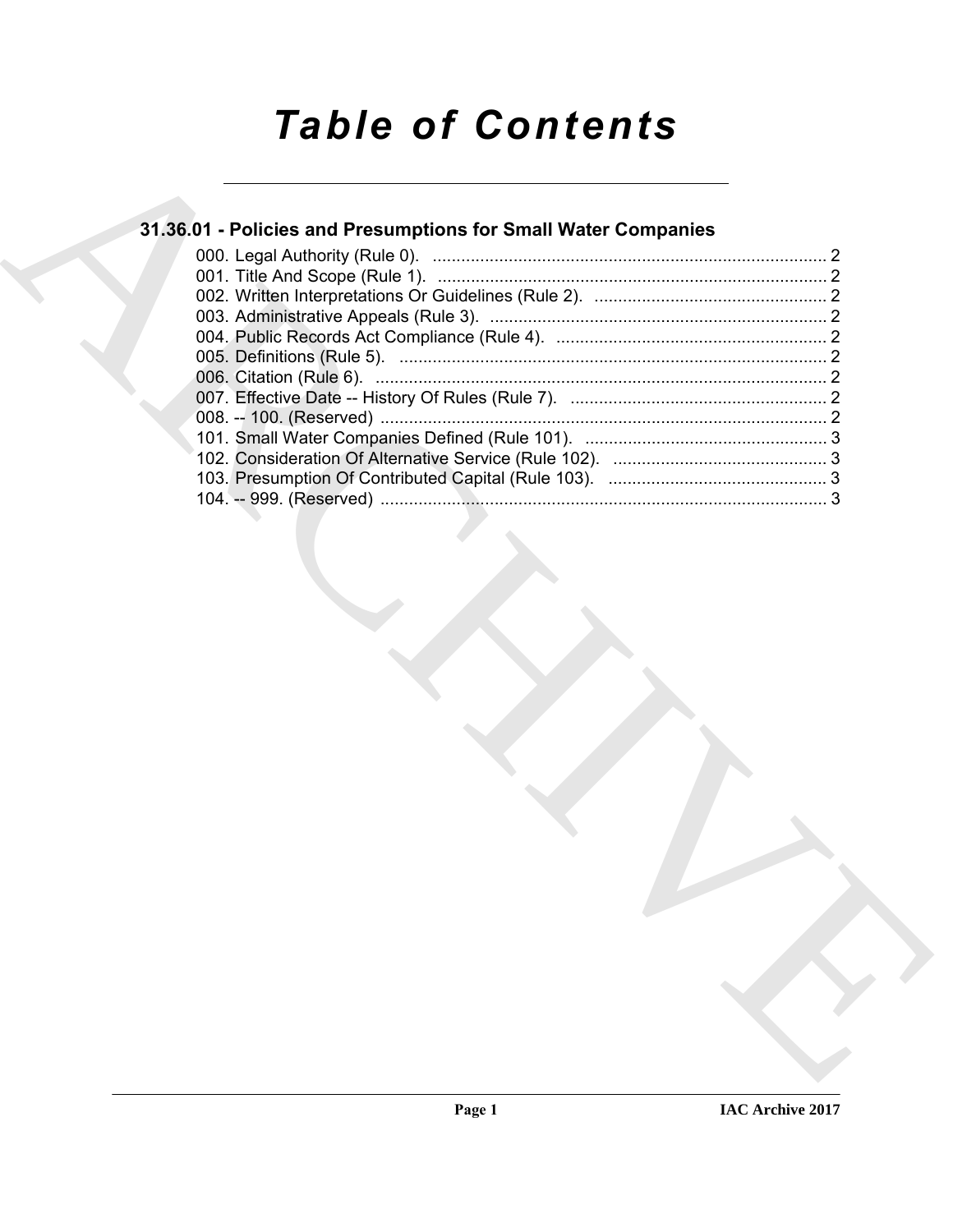### **IDAPA 31 TITLE 36 CHAPTER 01**

### **31.36.01 - POLICIES AND PRESUMPTIONS FOR SMALL WATER COMPANIES**

### <span id="page-1-1"></span><span id="page-1-0"></span>**000. LEGAL AUTHORITY (RULE 0).**

These rules are adopted under the general legal authority of the Public Utilities Law, chapters 1 through 7, Title 61, Idaho Code, and the specific authority of Sections 61-301, 61-302, 61-303, 61-315, 61-501, 61-502, 61-503, 61-507, 61-508, 61-515, 61-520, and 61-523, Idaho Code, with regard to valuation and service. (7-1-93)

### <span id="page-1-2"></span>**001. TITLE AND SCOPE (RULE 1).**

The name of this chapter is "Policies and Presumptions for Small Water Companies." This chapter has the following scope: All small water companies created or certified after the effective date of these rules (November 1, 1987) are subject to the policies and presumptions of these rules. subject to the policies and presumptions of these rules.

### <span id="page-1-3"></span>**002. WRITTEN INTERPRETATIONS OR GUIDELINES (RULE 2).**

**CHAPTER OF**<br>**EXAMPLE COMPANIES**<br>
THE CALAL PHOTOGRAMIC PROSPECTIVE FOR STALL WATER COMPANIES<br>
THE CALAL PHOTOGRAMIC PRODUCTION FOR STALL USING THE COMPANIES<br>
THE CALAL PHOTOGRAMIC PRODUCTION CONTINUES (SEE AND THE CALAL For rulemakings conducted before July 1, 1993, written interpretations to these rules in the form of explanatory comments accompanying the order of proposed rulemaking and review of comments submitted in the order adopting these rules are maintained in the files of the Secretary of the Idaho Public Utilities Commission and are available from the office of the Commission Secretary. The Commission Secretary may be contacted in writing at the Idaho Public Utilities Commission, PO Box 83720, Boise, Idaho 83720-0074, or may be reached by telephone at (208) 334- 0300. For rulemakings conducted after July 1, 1993, written interpretations to these rules in the form of explanatory comments accompanying the notice of proposed rulemaking that originally proposed the rules and review of comments submitted in the rulemaking decision adopting these rules are published in the issues of the Idaho Administrative Bulletin proposing or adopting the rules. (7-1-93) Administrative Bulletin proposing or adopting the rules.

### <span id="page-1-4"></span>**003. ADMINISTRATIVE APPEALS (RULE 3).**

There are no administrative appeals under these rules because they are not procedural rules. If an issue should arise calling for a proceeding to apply these rules, that proceeding would be conducted under the Commission's Rules of Procedure, IDAPA 31.01.01.000 et seq. (7-1-93)

### <span id="page-1-5"></span>**004. PUBLIC RECORDS ACT COMPLIANCE (RULE 4).**

All correspondence with regard to these rules is a public record subject to inspection, examination and copying.  $(7-1-93)$ 

### <span id="page-1-10"></span><span id="page-1-6"></span>**005. DEFINITIONS (RULE 5).**

As used in these rules, water utility, water company, or water corporation means a "water corporation" as defined by statute in Chapter 1, Title 61, Idaho Code, and orders of the Idaho Public Utilities Commission and decisions of the Supreme Court of Idaho construing those statutes. (7-1-93) Supreme Court of Idaho construing those statutes.

### <span id="page-1-7"></span>**006. CITATION (RULE 6).**

The official citation of these rules is IDAPA 31.36.01.000 et seq. For example, this rule is cited as IDAPA 31.36.01.006. In documents submitted to the Commission or issued by the Commission, however, these rules may be cited by their short title of Small Water Company Policies (SWCP) and the parenthetical rule number. For example, this rule may be cited as SWCP 6. (7-1-93)

### <span id="page-1-8"></span>**007. EFFECTIVE DATE -- HISTORY OF RULES (RULE 7).**

The Commission originally adopted these rules by General Order 174, effective November 1, 1987. They were most recently codified at IDAPA 31.F. They were readopted and reformatted by rulemaking decision in Docket Number 16-3601-9301, effective July 1, 1993. The history of rulemaking proceedings preceding the initiation of the publishing of the Idaho Administrative Bulletin and the Idaho Administrative Code is available from the Commission<br>Secretary. (7-1-93) Secretary.  $(7-1-93)$ 

### <span id="page-1-9"></span>**008. -- 100. (RESERVED)**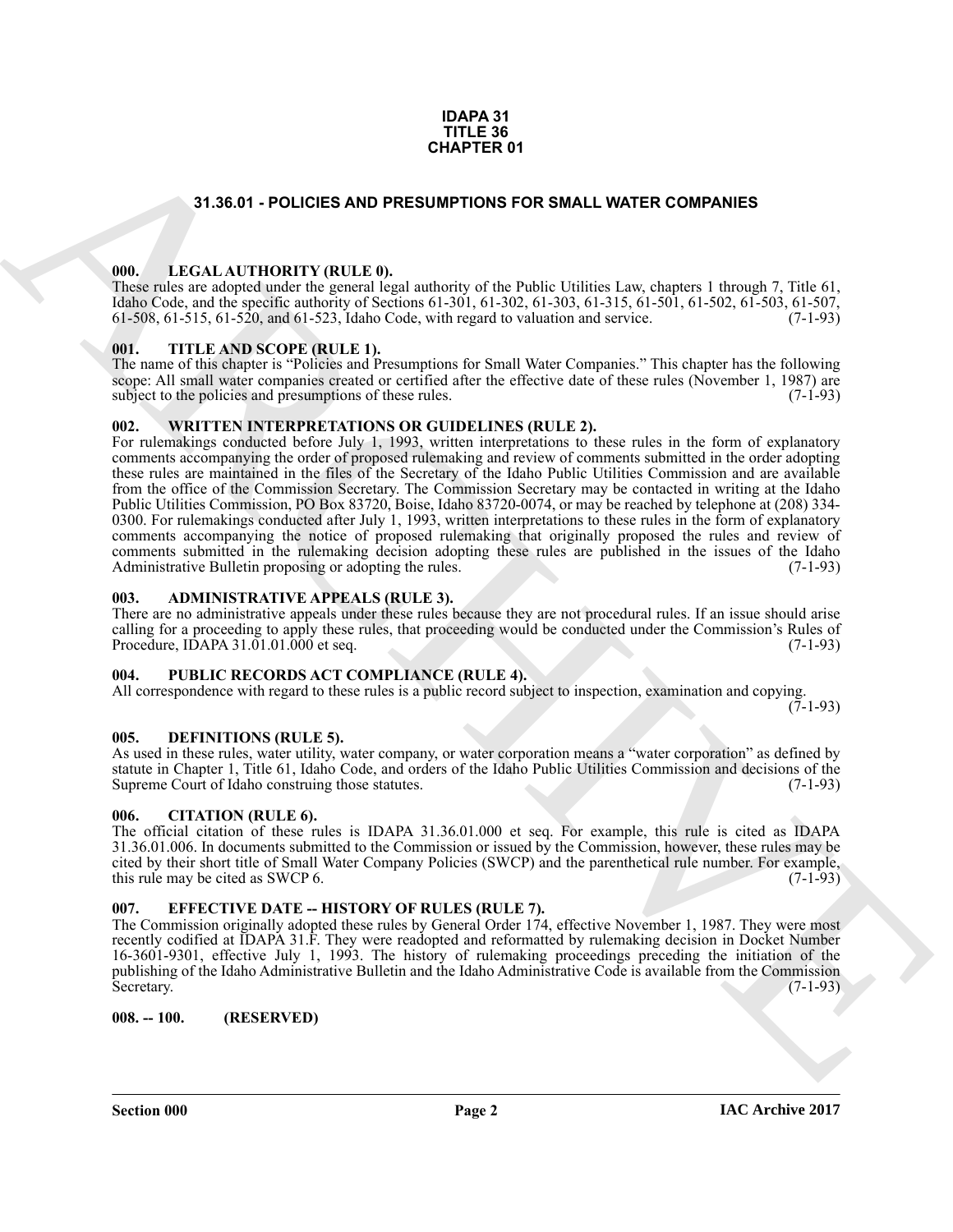### *IDAHO ADMINISTRATIVE CODE IDAPA 31.36.01 - Policies & Presumptions for Small Water Companies*

### **POLICIES AND PRESUMPTIONS FOR SMALL WATER COMPANIES**

### **RULES 101 THROUGH 200**

### <span id="page-2-6"></span><span id="page-2-0"></span>**101. SMALL WATER COMPANIES DEFINED (RULE 101).**

Small water companies are water corporations as defined by the Public Utilities Law that: (7-1-93)

<span id="page-2-8"></span>**01. Gross Revenue**. Have or anticipate not more than fifty thousand dollars (\$50,000) annual gross revenues from water operations, or (7-1-93)

<span id="page-2-7"></span>**02. Customer Base**. Provide service to fewer than three hundred (300) customers or propose initially to provide service to fewer than three hundred (300) customers. (7-1-93)

### <span id="page-2-4"></span><span id="page-2-1"></span>**102. CONSIDERATION OF ALTERNATIVE SERVICE (RULE 102).**

**FIGURE COMMUNISMS**<br>
FOLLOWS AND PRESSUMPTIONS<br>
TOTAL IN THE CONTENTS OF PUSATION TOWARDS INTERVIEW COMPANY CONTENTS OF THE SHAPE OF THE SHAPE OF THE STATE CONTENTS IN THE CONTENTS OF THE SHAPE OF THE SHAPE OF THE SHAPE O The Commission may deny certificates for proposed new small water companies when it is shown that there is no need for the service or that another company (whether municipal, cooperative, or investor-owned) is willing and able to provide similar or better service. The Commission may deny certificates for proposed new small water companies whose creation or expansion is in violation of ordinance or resolution of cities, counties, or other local units of government or subdivisions of the state. (7-1-93) government or subdivisions of the state.

### <span id="page-2-5"></span><span id="page-2-2"></span>**103. PRESUMPTION OF CONTRIBUTED CAPITAL (RULE 103).**

In issuing certificates for a small water company or in setting rates for a small water company, it will be presumed that the capital investment in plant associated with the system is contributed capital, i.e., that this capital investment will be excluded from rate base.

### <span id="page-2-3"></span>**104. -- 999. (RESERVED)**